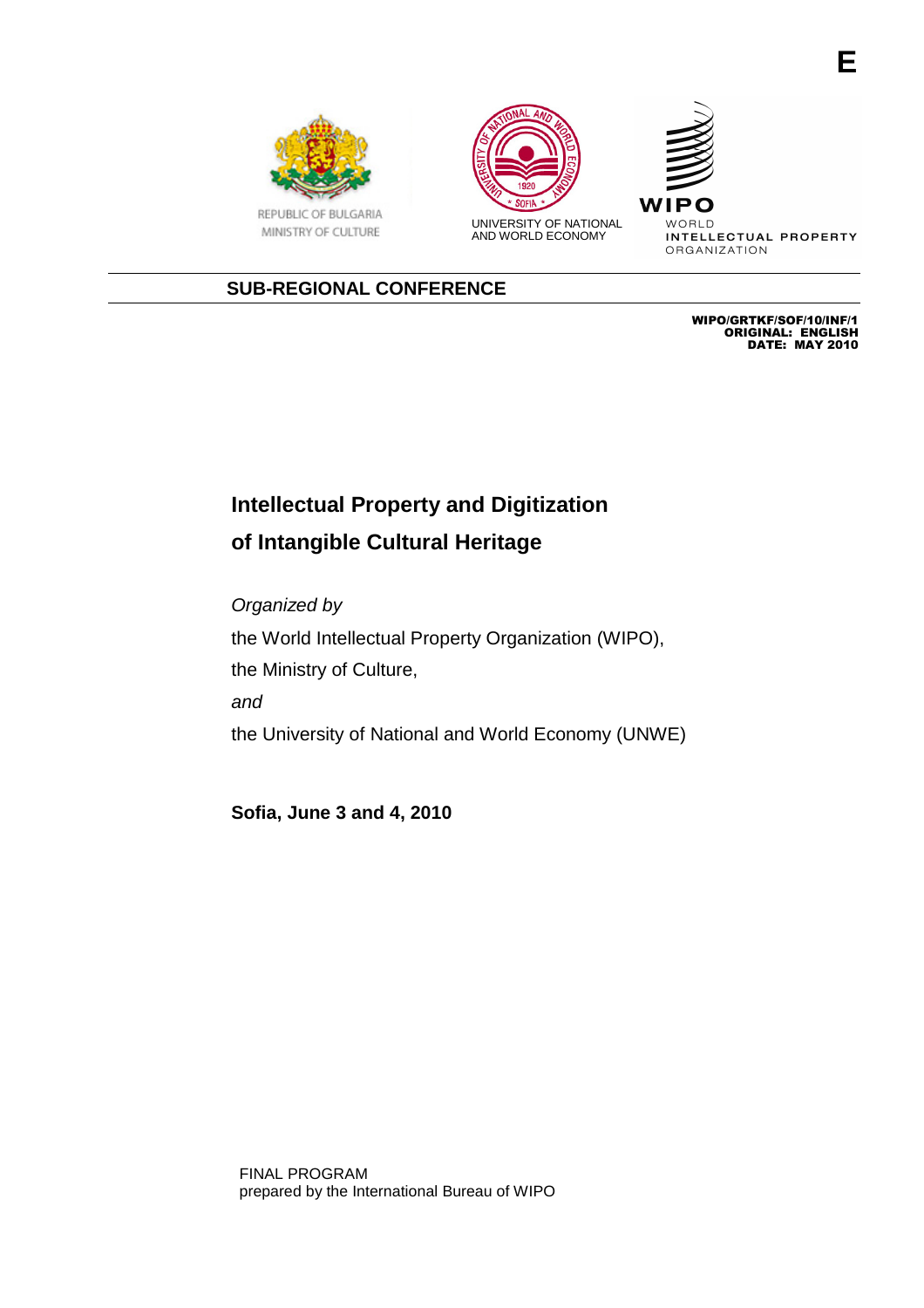Thursday, June 03, 2010

| $09.30 - 10.00$ | Registration                                                                                                            |                                                                                                                         |  |
|-----------------|-------------------------------------------------------------------------------------------------------------------------|-------------------------------------------------------------------------------------------------------------------------|--|
| $10.00 - 10.30$ | Welcome addresses by:                                                                                                   |                                                                                                                         |  |
|                 | Prof. Dr. Borislav Borisov, Rector, University of National and World<br>Economy (UNWE), Sofia                           |                                                                                                                         |  |
|                 |                                                                                                                         | Mr. Georgi Damyanov, Director, Copyright and Neighbouring Rights<br>Directorate, Ministry of Culture, Sofia             |  |
|                 | Mr. Wend Wendland, Director, Traditional Knowledge Division, World<br>Intellectual Property Organization (WIPO), Geneva |                                                                                                                         |  |
| $10.30 - 11.00$ | Topic 1:                                                                                                                | Intangible Cultural Heritage at the Crossroads of Law,<br><b>Technology and Business</b>                                |  |
|                 | Speaker:                                                                                                                | Mr. Wend Wendland                                                                                                       |  |
| $11.00 - 11.30$ | Topic 2:                                                                                                                | Cultural Heritage in International Law                                                                                  |  |
|                 | Speaker:                                                                                                                | Ms. Lucky Belder, Researcher, Center for Intellectual<br>Property Law, Utrecht                                          |  |
| $11.30 - 11.50$ | Coffee Break                                                                                                            |                                                                                                                         |  |
| $11.50 - 12.30$ | Topic 3:                                                                                                                | Cultural Policy in Bulgaria                                                                                             |  |
|                 | Speakers:                                                                                                               | Ms. Diana Andreeva, Director, Observatory of Cultural<br>Economics, Sofia                                               |  |
|                 |                                                                                                                         | Dr. Silva Hatchiryan, Ministry of Culture, Cultural Policy<br>Department, Sofia                                         |  |
| $12.30 - 13.00$ | Discussion                                                                                                              |                                                                                                                         |  |
|                 | Moderator:                                                                                                              | Mr. Wend Wendland                                                                                                       |  |
| $13.00 - 14.30$ | Lunch Break                                                                                                             |                                                                                                                         |  |
| $14.30 - 15.10$ | Topic 4:                                                                                                                | Cultural Heritage Institutions as Creators, Owners and<br>Managers of Intellectual Property                             |  |
|                 | Speakers:                                                                                                               | Assoc. Prof. Dr. Veselina Maneva, Institute for Legal<br>Studies, Bulgarian Academy of Sciences (BAS), Sofia            |  |
|                 |                                                                                                                         | Asst. Prof. Dr. Vladia Borissova, Intellectual Property<br>Department, Center for Intellectual Property, UNWE,<br>Sofia |  |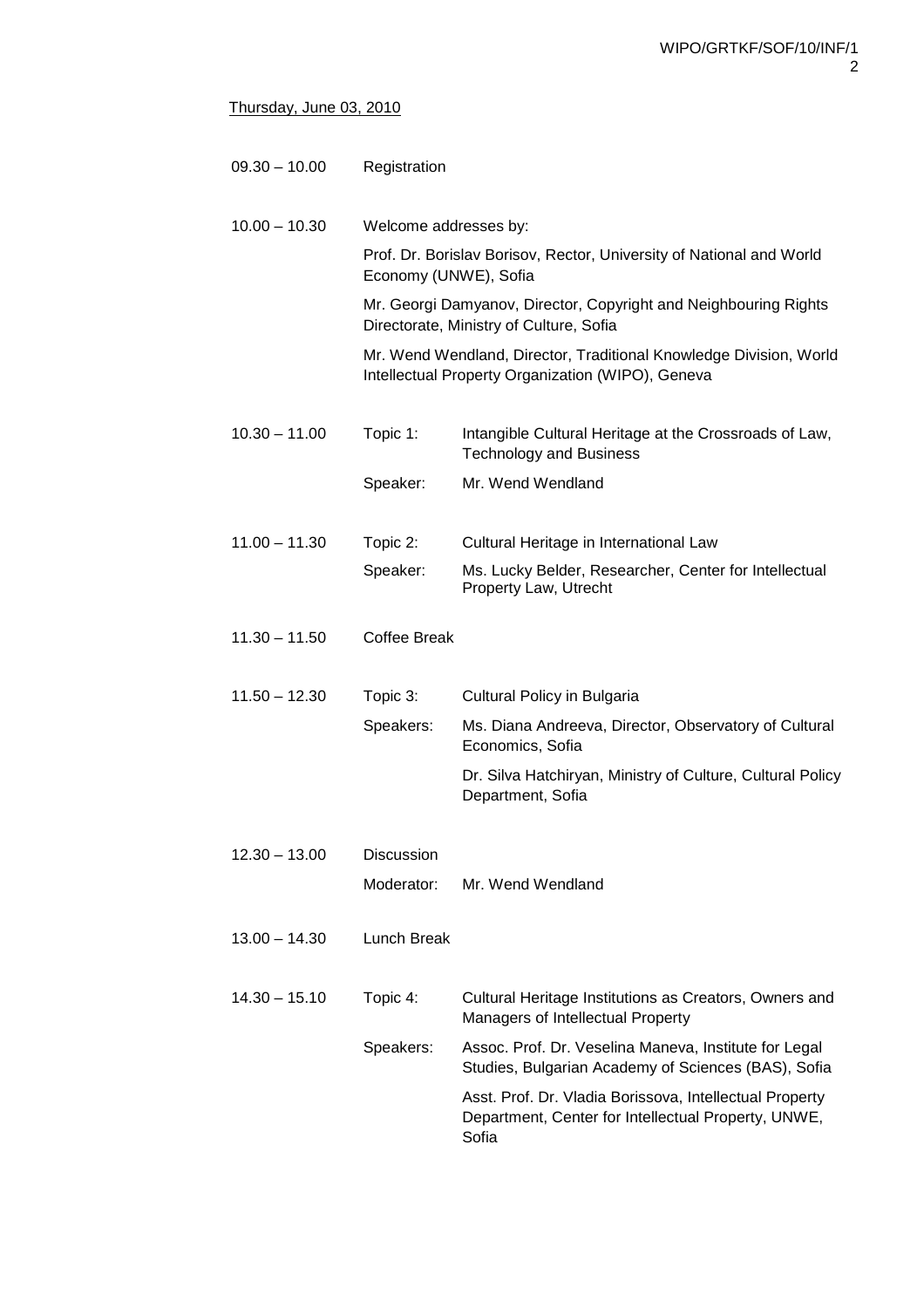| 15.10 - 15.50   | Topic 5:                        | Cultural Heritage Institutions, Folklore and Digitization:<br>the Bulgarian Experience                                                                                 |
|-----------------|---------------------------------|------------------------------------------------------------------------------------------------------------------------------------------------------------------------|
|                 | Speakers:                       | Prof. Dr. Mila Santova, Institute of Folklore, Bulgarian<br>Academy of Sciences (BAS), Sofia                                                                           |
|                 |                                 | Assoc. Prof. Dr. Ana Luleva, Ethnographic Institute with<br>Museum, BAS, Sofia                                                                                         |
| $15.50 - 16.10$ | Coffee Break                    |                                                                                                                                                                        |
| $16.10 - 16.40$ | Topic 6:<br>Speaker:            | Capacity Building Activities in Countries in Transition<br>Mrs. Saule Tlevlessova, Program Officer, Division for<br>Certain Countries in Europe and Asia, WIPO, Geneva |
| $16.40 - 17.00$ | <b>Discussion</b><br>Moderator: | Mrs. Saule Tlevlessova                                                                                                                                                 |
| 18.00           | WIPO Reception                  |                                                                                                                                                                        |

## Friday, June 4, 2010

| $10.00 - 10.30$ | Topic 7:  | Negotiations in the WIPO Intergovernmental Committee:<br>What Implications for Digitization of Cultural Heritage?    |
|-----------------|-----------|----------------------------------------------------------------------------------------------------------------------|
|                 | Speaker:  | Mr. Wend Wendland                                                                                                    |
| $10.30 - 11.10$ | Topic 8:  | Intellectual Property Management in the Documentation,<br>Digitization and Digital Preservation of Cultural Heritage |
|                 | Speakers: | Ms. Jessyca Van Weelde, Consultant, Traditional<br>Knowledge Division, WIPO, Geneva                                  |
|                 |           | Prof. Dr. Vera Boneva, State University of Library Studies<br>and Information Technologies, Sofia                    |

11.10 – 11.30 Coffee Break